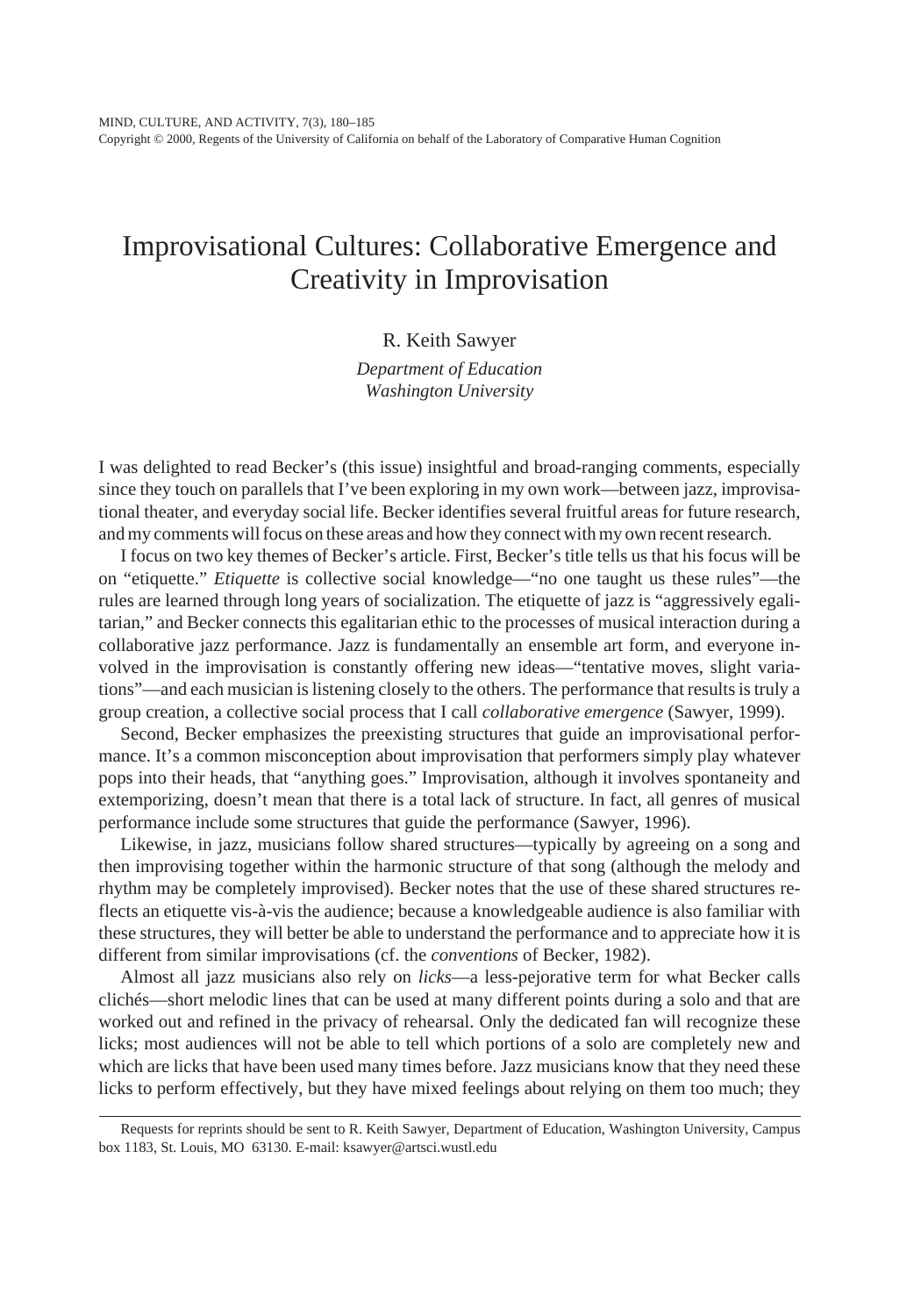feel a constant tension between depending on these fixed structures and their desire to constantly keep it fresh, to actually improvise something new and different each time (Sawyer, 1992).

A musician's personally developed repertoire of licks contributes to a recognizable style. In addition to these uniquely created licks, most musicians also use licks that have been used by many other performers throughout the history of jazz, and, for the knowledgeable listener, each such use invokes a rich complex of associations to other occasions of listening. Thus, the tension between using licks and playing novel phrases is bigger than any one musician—it's a broader tension between creating something new, yet staying within the tradition of the genre of jazz, and playing so that your audience can understand what you're doing. If the performance is *too* new, the audience won't get it; respect for the audience requires the musicians to maintain a certain degree of continuity with tradition.

Becker's article—in its focus on etiquette, licks, and song forms—focuses on the structured aspects of jazz. In fact, Becker starts this article by invoking the preface of *Art Worlds* (Becker, 1982), where he reports almost falling asleep during jazz performances; his point in both texts is that the conventions of the genre are so rigid that they in fact require very little creativity. Becker suggests that improvisation isn't really that creative, or, at least, it's less creative than most people think it is; note that Becker avoided using the word *creativity* in his article. In taking this stance, Becker is consistent with the perspective of his book *Art Worlds* and, more generally, consistent with the discipline of sociology—with its traditional focus on norms, rules, and practices—and, more broadly, with the structuring forces of society that guide and determine each interaction among its members.

However, Becker acknowledges that this is only one extreme of jazz performance, the uncreative extreme—when the participants do not follow the etiquette, they are "not courteous to each other," they "do not listen carefully" to the "collective direction," and the musicians each play their own "tired clichés." Becker hints that performances may sometimes be more creative, when musicians listen to each other, and use that inspiration to go beyond their clichés. Jazz etiquette is paradoxical—although "etiquette" implies constraint, limitation, and lack of individual freedom, in jazz it can sometimes work to encourage novelty.

Some improvisations are relatively boring, repetitive, and structured; others are inspired, fresh, and original. When one examines the ethnomusicological literature, one finds that in all improvisational genres, there is the same tension between structure and creativity (Sawyer, 1996). This observation has inspired some of the key questions of my own research: What are the structures used in improvisation? How and when are they used creatively? And what is the nature of this creativity? In this article I use these questions to connect Becker's themes to my work on individual and collaborative creativity.

I started graduate school at the age of 30, after many years as a jazz pianist. This history led me to study the psychology of creativity with Mike Csikszentmihalyi and to try to apply creativity theories to improvisation. But when I began to analyze improvisation, I soon realized that the concept itself was problematic: What is improvisation? Yes, structures are always present, but how much structure can there be before we would no longer call it an "improvisation"? It's obvious what *isn't* improvisation: scored, European notation, where the performer plays what is written in advance by a composer. But there are very few musical traditions with a notational system; yet, many musical traditions have fairly structured songs, as well as more improvised genres. It would be ethnocentric to define "improvisation" as any musical performance that is not performed from notation.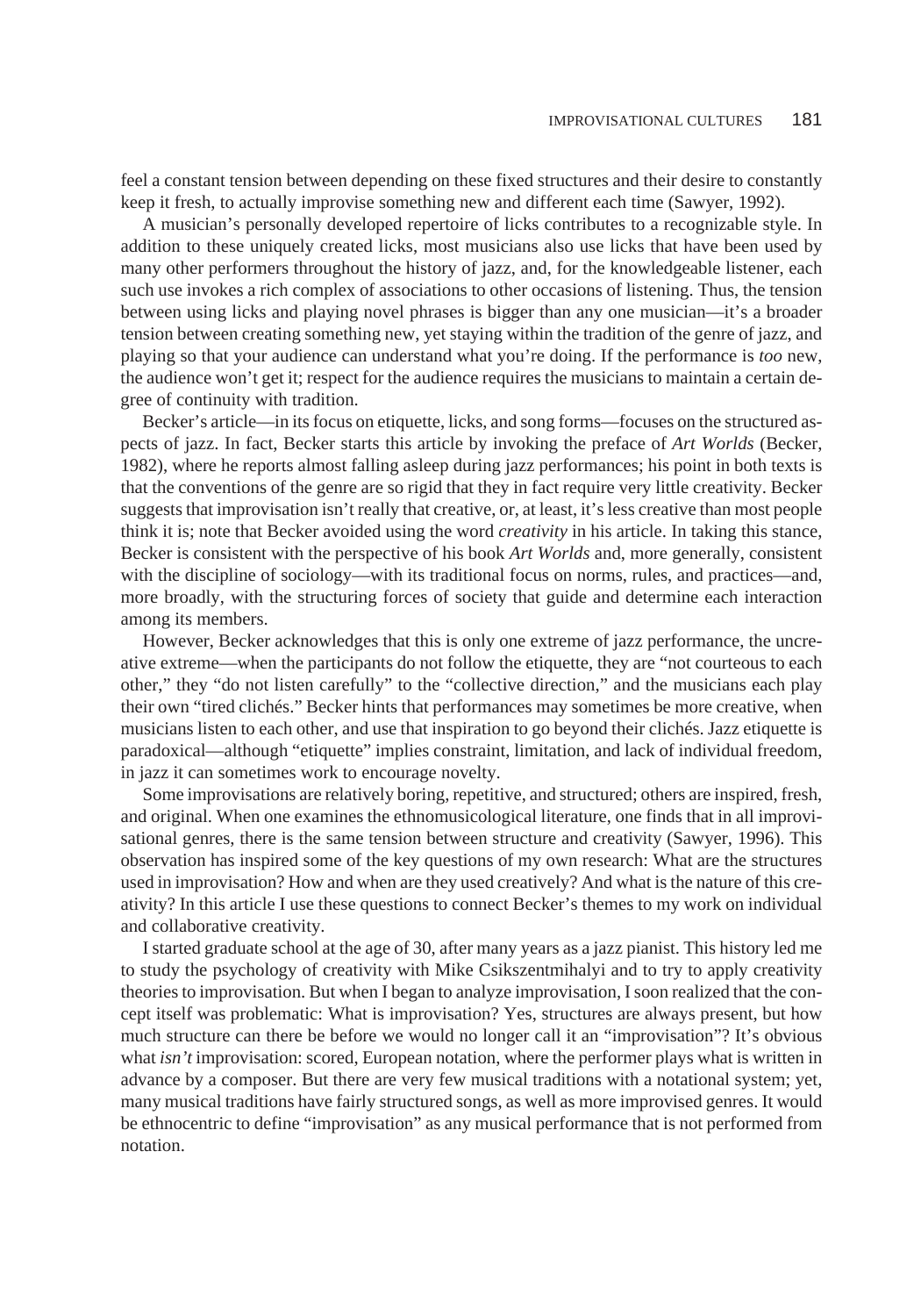## 182 SAWYER

In fact, there is no sharp dividing line between "improvisation" and "not improvisation"; rather, there is a continuum, from more improvised to less improvised (cf. Nettl, 1974). This continuum is multidimensional; in *The Semiotics of Improvisation* (Sawyer, 1996), I proposed a set of nine contrast dimensions that contribute to improvisationality.

# COLLABORATIVE EMERGENCE

These definitional issues arise whether we are concerned with solo or group improvisation. But in group improvisation, the questions are even more complex and more interesting and lead us to some important insights about individual agency, social action, and the nature of creativity. In an ensemble improvisation, we can't identify the creativity of the performance with any single performer; the performance is collaboratively created. Although each member of the group contributes creative material, a musician's contributions only make sense in terms of the way they are heard, absorbed, and elaborated on by the other musicians. The performance that results *emerges* from the interactions of the group.

Because my interests and training lie in conversation analysis, I've chosen to study improvisation by studying improvised verbal performance (Sawyer, 1997a, 1997b), while drawing inspiration from recent ethnomusicological studies of collaborative creativity in jazz (Berliner, 1994; Monson, 1996). I've spent the last few years studying Chicago improvisational theater, where a group of actors works together to improvise a scene, complete with characters, plot, and dramatic events, using only their dialogue (Sawyer, 1997a). Becker notes several parallels between improv theater and jazz; I think these parallels derive from the fact that both are examples of *collaborative emergence*. I demonstrate the key features of collaborative emergence by walking through the following transcript (from Sawyer, 1995b) of the first 30 sec of an improvised theater sketch, which lasted about 5 min. Note that the actors do not use props; all actions described are mimed.

*Four actors stand at the back of the stage. Actor A begins the scene.*

- 1. (Actor A walks to center stage, pulls up a chair, and sits down, miming the action of driving by holding an imaginary steering wheel.)
- 2. (Actor B walks to A, stands next to him, fishes in pocket for something.)
- 3. A: On or off?
- 4. B: I'm getting on, sir (continues fishing in his pocket).
- 5. A: In or out?
- 6. B: I'm getting in! I'm getting in!
- 7. A: Did I see you tryin' to get in the back door a couple of stops back?
- 8. B: Uh …

Although this dialogue seems natural and almost scripted, in fact, there is a high degree of unpredictability. When an actor takes a dialogue turn, one possible path is chosen, and many other potential paths are closed off; once closed off, it's hard for us to see that the other paths were ever there at all. The importance of collaborative emergence in dialogue only becomes clear when we spend some time analyzing the many possible paths that the dialogue might have taken at each turn.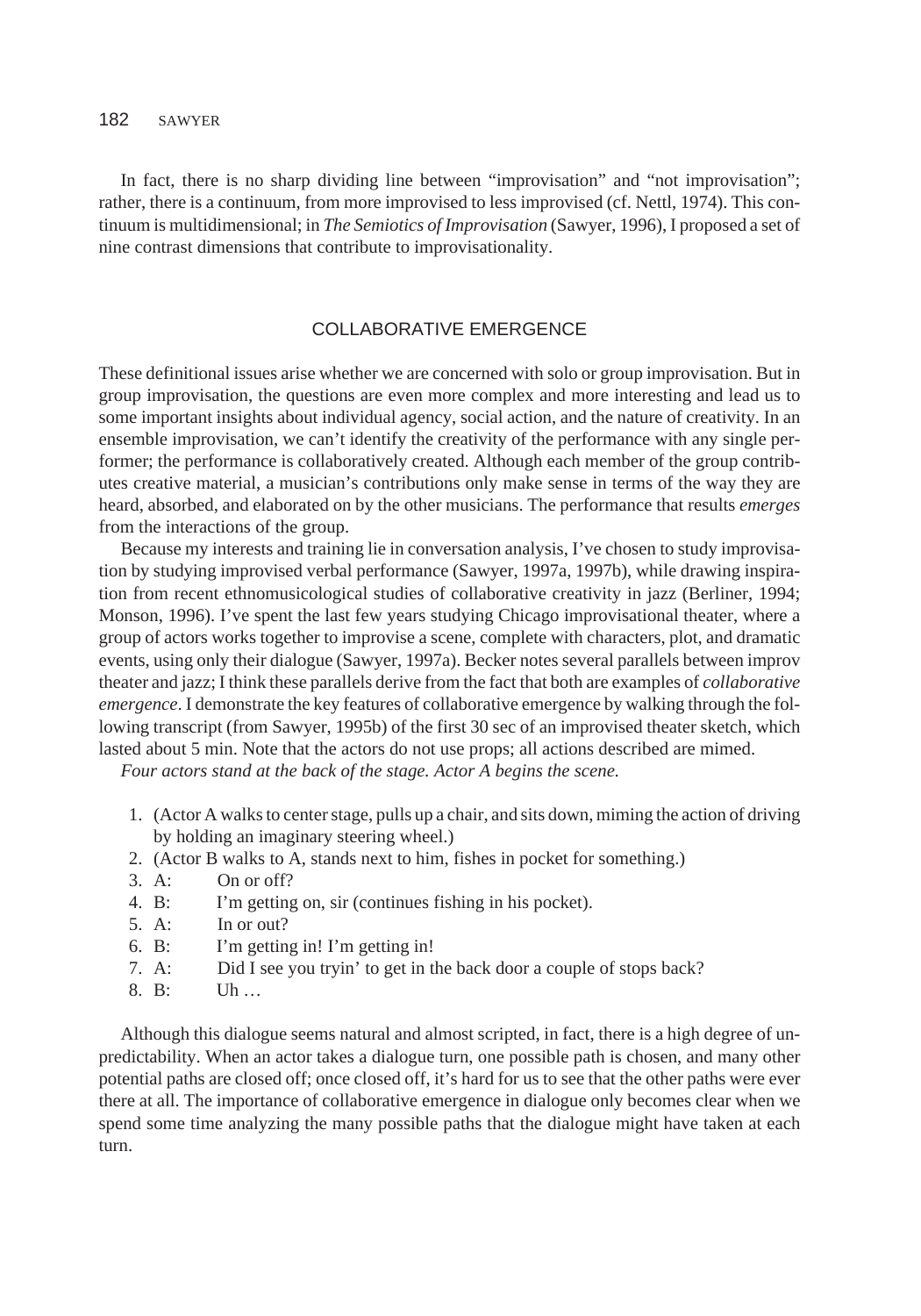Of course, unlimited options are available at the beginning of the scene. Actor A could have chosen a different activity, or another actor might have entered the scene first. The determination of who will begin the scene is itself emergent from the split-second decisions of all actors. A's initial nonverbal act is to sit in a chair and mime the act of holding a steering wheel, suggesting that he is a driver and is sitting in a vehicle.

Likewise, any of the remaining actors could have entered the scene next, during the brief period when all of them were watching Actor A. The ensemble does not choose which actors will be in a scene or their order. A different actor may have been just a split second away from deciding to walk forward, but Actor B made the next move. Actor B has many possible acts available at turn 2, which would have been dramatically coherent. For example, B could have pulled up a second chair and sat down next to the "driver," and he would have become a passenger in a car. A's initial act does not indicate whether the vehicle is moving; it does not indicate the type of vehicle; it does not indicate the role of his character or the relationship with any other character. The range of dramatic options available is practically unlimited: For example, at turn 2, B could have addressed A as Captain Kirk of Star Trek, initiating a TV-show parody. In turn 2, Actor B's action also leaves A with a large range of options for turn 3. In turn 3, A could have addressed B as his friend, searching for theater tickets. A's utterance (3) begins to define the dramatic frame more specifically. "On or off" would not be an appropriate statement for a car driver. It suggests that A is a professional driver of some vehicle—perhaps a bus, plane, subway, or even a spaceship. Turn 3 also entails a relationship: B is a paying customer of A.

A few minutes of examination of an improvisational transcript indicates many plausible, dramatically coherent utterances that the actors could have performed at each turn. A combinatorial explosion quickly results in hundreds of potential performances. Nonetheless, by turn 8 the actors have established a reasonably complex drama, a collectively created structure that now constrains the actions for the rest of the scene. They know that A is a bus driver and that B is a potential passenger. A is getting a little impatient, and B may be a little shifty, perhaps trying to sneak on. In the remainder of the sketch, the actors must retain dramatic coherence with this structure. Of course, each actor's turn will suggest additional dramatic elements, which will enter the emergent dramatic scene and influence subsequent performer's acts. All of the elements of this dramatic structure are emergent—they have emerged from the collective interaction and creative contributions of all three actors. They have been created, but not by any single actor.

The concept of *emergence* is becoming increasingly important in many fields that study complex systems, including biology, meteorology, and cognitive science. In an emergent system, interaction among constituent components leads to overall system behavior that could not be predicted from a full and complete analysis of the individual components of the system. Group behavior must be thought of as emergent in those cases where there is not a structured plan guiding the group and where there is no leader who directs the group (Sawyer, 1999).

Consequently, an improvisational theater performance cannot be understood by trying to reduce it to a study of the individual actors. Rather, the study of collaborative emergence requires simultaneous analysis at multiple levels—group interactional, textual, and historicaldevelopmental. Emergent processes are found at each of these three levels. At the group level, a collective creative performance emerges from symbolic interaction. At the textual level, text products emerge from a series of improvisations, as in the development of scripts through improvised rehearsals or the development of idiosyncratic children's games from the improvisations of fantasy play (Sawyer, in press). And, at the historical level, macrosocial structures and norms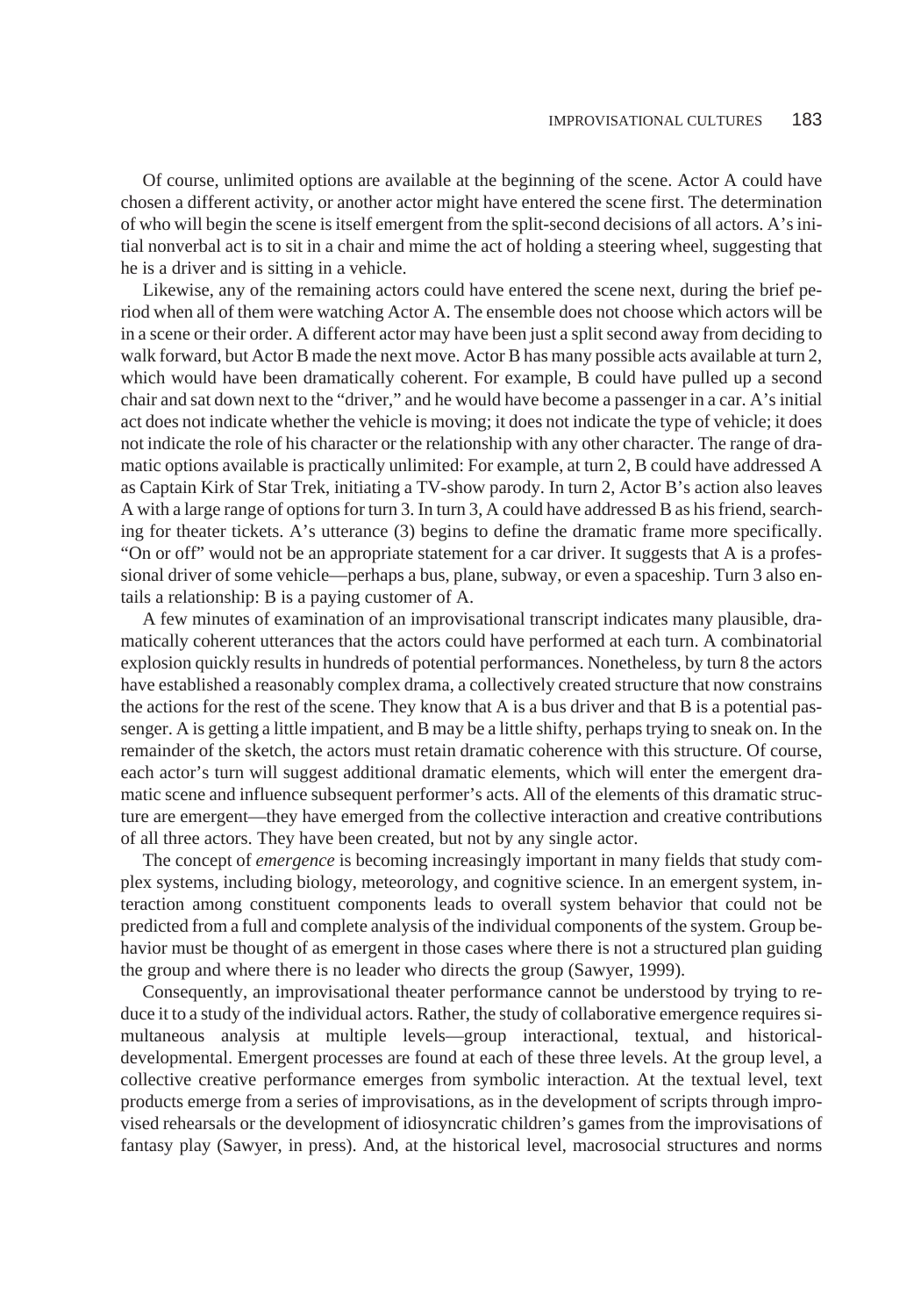emerge over time. Becker's article suggests a focus on this latter level: Where does the etiquette come from? Who created these unwritten rules? Jazz etiquette, like all social products, is collectively determined, but not in any single performance—it comes from "larger movements and organizations" and is reproduced and maintained through socialization into a community of practice.

#### IMPROVISATION IN EVERYDAY LIFE

When I moved to Chicago for graduate school, I didn't know anything about improvisational theater; I was fortunate to be exposed to the world's most vibrant improv scene at the same time I was beginning to study improvisation. Of course, Becker has also spent many years in Chicago and is likewise well positioned to notice parallels between jazz and improv theater. Both are professional performance cultures, with shared conceptions of "what works"—implicit, collective knowledge—and both follow a radically egalitarian ethic.

Becker's choice to emphasize these parallels leads him to focus on the noncreative dimensions of performance. In contrast, when we examine how improv theater differs from jazz, we are led to a focus on the creative, novel aspects of performance, because improv theater groups do not use either form of structuring convention that are used by jazz musicians: There is no overall structure analogous to the 32-bar song chorus; and actors don't use clichés or licks. These differences are exactly what make improv theater more emergent and more novel than the jazz jam sessions that Becker describes.

It's difficult for casual audiences to believe that improvisers do not draw on material that has been at least partially worked up in rehearsal, but I've performed with many improv groups repeatedly—and attended rehearsals—and I have never seen even a single line used twice. However, all groups draw on culturally shared emblems and stereotypes, which in some sense are "preexisting structures"; but then so do we all in everyday conversation.

In fact, everyday conversation is also a collective improvisation, as jazz musicians often point out (Sawyer, 1992). Like jazz, conversations are sometimes less creative, and "larger social organizations" determine how free we are to improvise. In many situations we will use clichés and follow culturally shared scripts for conversation. But in the many everyday situations where no script is specified—dinner conversation, small talk waiting for the bus, gossip in the company cafeteria—most of us can rise to the occasion and engage in emergent, improvised behavior. This phenomenon remains a puzzle for social scientists—the tension between preexisting structure and interactional creativity is at the core of many contemporary social theories, including those of Habermas, Foucault, Giddens, Bourdieu, and de Certeau (see Sawyer, 1995a), and partially accounts for the current revivals of Vygotsky and Bakhtin (as proposed by Wertsch, 1991). In this sense, improvisation is a critical issue for the social sciences, and the study of everyday social life faces the same key issues as the study of improvisation.

A small but growing group of psychologists, generally known as socioculturalists, have begun to draw on such theories to study human action from an interdisciplinary perspective; many of them have published in this journal. The concept of emergence has always been a central theme among socioculturalists, who argue that social groups are emergent phenomena and cannot be understood by analyzing the individual members of the group. Socioculturalists are fundamentally concerned with individual agency and with the processes of interaction and communication that